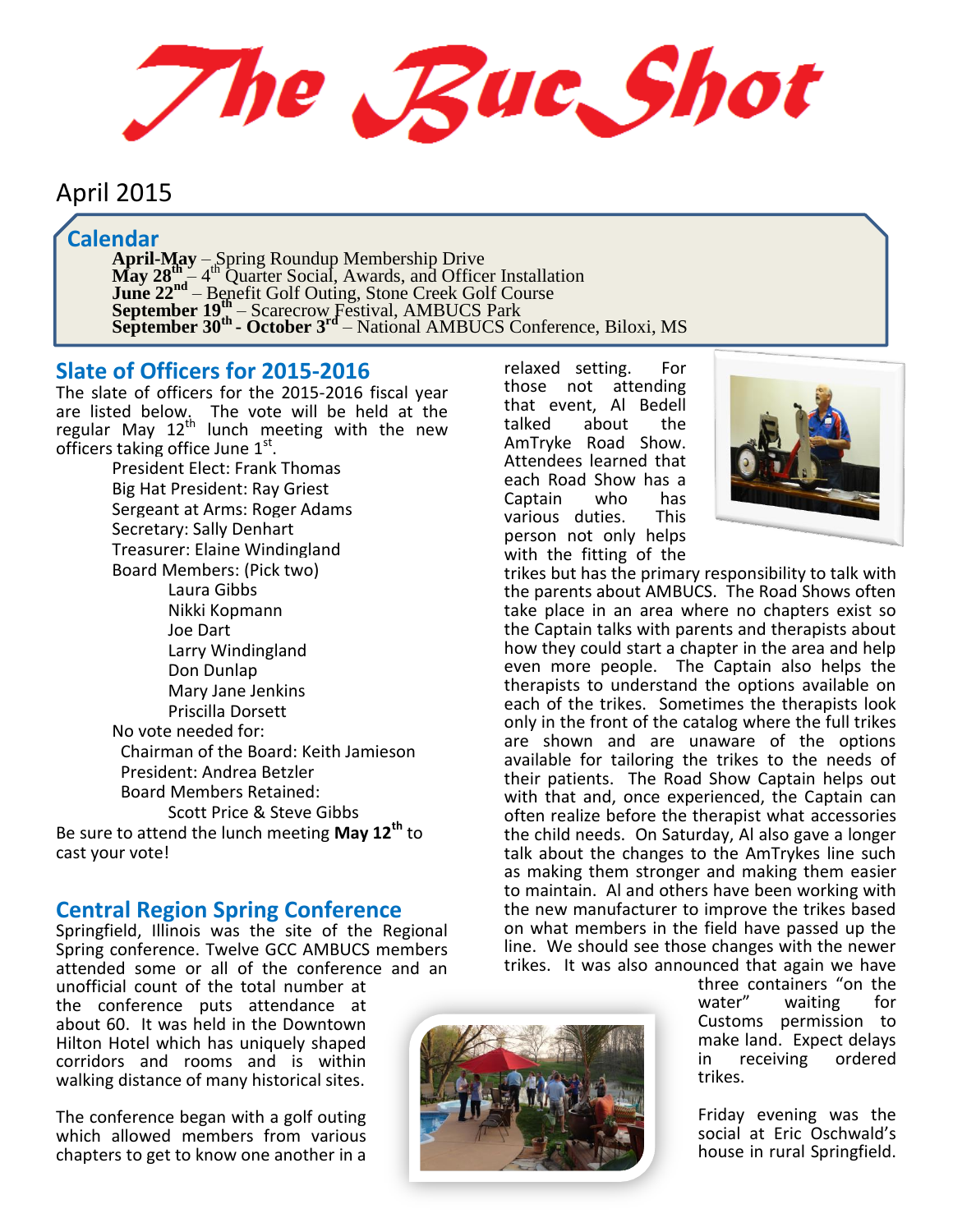There was a huge grill filled with food and things to drink were available all over the place. After dinner, a trio played and sang around the pool. Many thanks to Eric and his wife for hosting us!

National President, Patty Vannoy, updated attendees about changes at the national level. One

of the biggest announcements was about a \$500,000 bequest from Hugh Cunningham. The full estate is not yet settled but National AMBUCS has already<br>received a partial received a payment from his will. This bequest will allow national, among other things, to hire another<br>"Joe Copeland" to Copeland" to learn about and also lead the effort in building our veterans program. She also showed a preview of



the new national Web site and talked about some of the improvements. Some of the links have been renamed to make it easier to choose the proper one for getting answers to questions.

Patty added some statistics about clubs across the nation. 92% of the chapters give away AmTrykes; 29% participate in scholarships; and 9% of all chapters build wheelchair ramps. AmTryke sales were up last year by 15% and up last month by 20%. To date, AMBUCS has given away over 30,000 trikes! We also gave out over \$180,000 in scholarships to 234 students. National is encouraging clubs to participate in more scholarships, not only because the world needs more therapists, but because recipients will know about our programs and will turn to us for help for their patients.

New club building is also on the increase but not as much as National would like. We still have some huge areas of the country not covered by any club. We do have two new clubs in our region: Windy City, Illinois, and Motor City, Michigan.

Al Bedell talked about the national conference in Biloxi, Mississippi. The host hotel will be the Beau Rivage Casino. It is not directly on the water but bring your bathing suits because the pool is lovely. The AmTryke rodeo will be in a pavilion on the water. The Veterans ride will be Friday night with the rodeo on<br>Saturday. Secretary, Secretary, Sally Denhart, has a<br>"Dining and  $"$ Dining Attractions Guide Book" to the area that any member can borrow. Bring caps and sunscreen!



John Davis, National Big Hat President, talked about his "Brick" fundraiser. He also visited with our club before the conference and several members purchased bricks. (See later article for details.) We also heard a short talk by Diane Albrich who is running for National Big Hat President. Diane is a native of Chicago, although she is not living there now. She supports the use of Social Media, keeps up with her local chapters, and helps with fundraising and other club projects. It is also rumored that she has a fun side and participated in a scheme to ransom a certain notebook lost by a GCC AMBUCS member. We wish her luck in her election.

District Governor, Deb Griest gave a talk to chapter presidents about the way to run a good club. She likened the club president to the leader of an orchestra with the Board of Directors and committee chairs the lead instruments. Deb recommends planning in the first 90 days of a president's term of office, setting goals like how many AmTrykes a club will give away in the year, how many ramps should be built, how many new members should the club gain, etc. Presidents should use their committees and scorecards to have a successful year.

The next talk after that was about being a good secretary and a good treasurer. The speaker started off by stating that while the president of the club is important, the secretary and treasurer are really the heart and sole of the club. The secretary should take good notes, especially at board meetings, so that a club is prepared should there be any questions from the IRS. The same goes for the treasurer. Make sure your books balance; get receipts on all expenditures; and report to the board each month. The secretary should also buy a copy of *Rogers Rules of Order for Dummies* and use that to keep the president and chairman of the board on track.

The biggest news to come out of the conference is the new officers from GCC. **Steve Gibbs** will take over as District Governor; **Larry Windingland** will take over as District Big Hat President; and **Deb**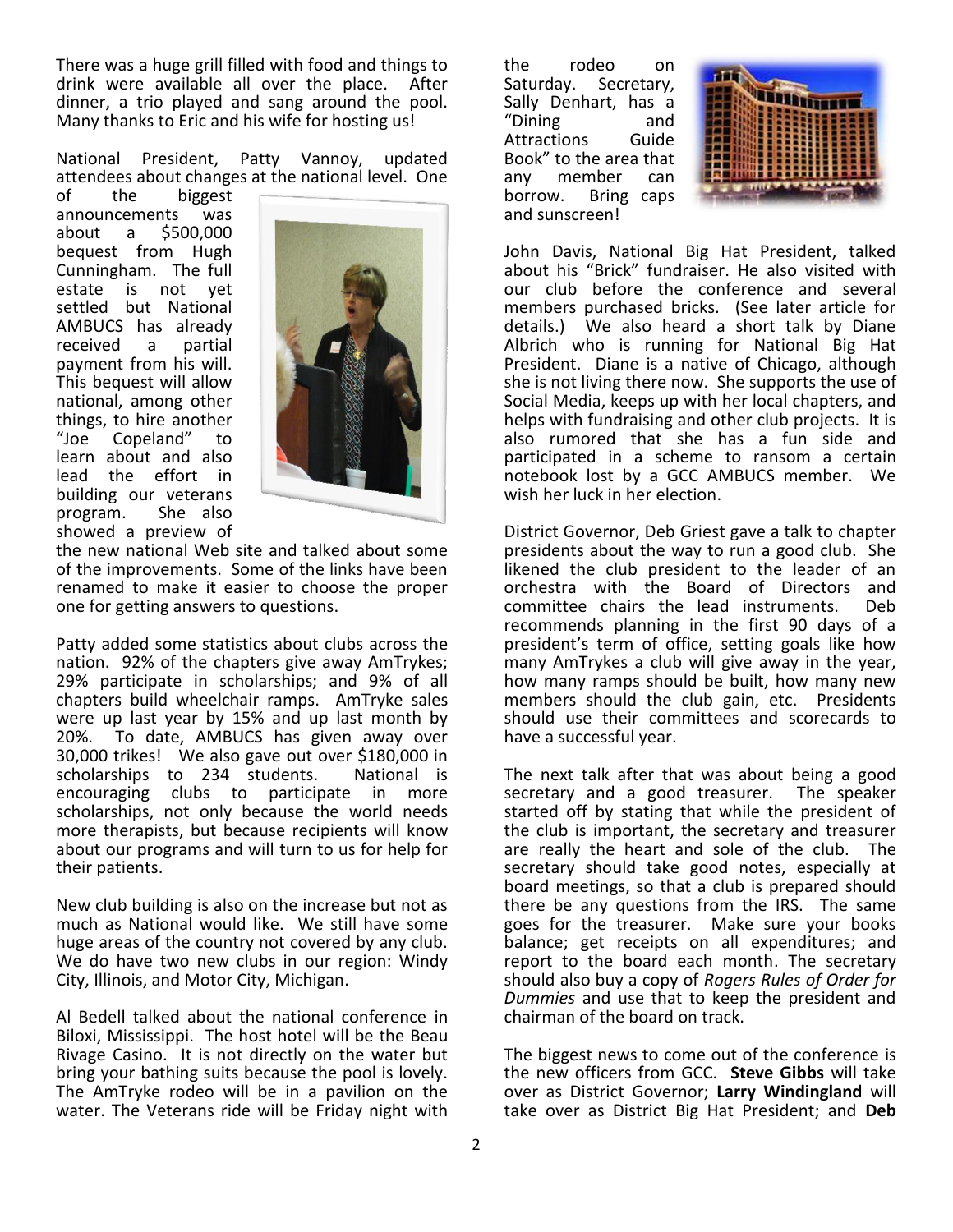**Griest** will serve a two-year term as Regional Director starting June  $1<sup>st</sup>$ . Congratulations to all of the new officers!

#### **AmTrykes**

Larry Windingland won a \$500 gift card to purchase



an AmTryke for a child on the Wish List at last year's GCC AMBUCS Golf Outing. Larry chose a 5yo girl from O'Fallon, IL, and delivered it in early April. She is pictured at right on the trike with her mom and therapist

at her side.

AmTryke point person, Bud Mesker, has three AmTrykes on back-order and probably on one of

the cargo containers stuck at sea. Hopefully, we'll see them soon.

In the mean time, Bud put together an AM9-XS for a young man going to the Carle Rehab Center. Unfortunately, he was not present when the trike was delivered to Carle but his therapist, Darcee Divan, posed with

the AmTryke in the rehab room.

Keith Jamieson and Scott Price assisted in putting together an AmTryke but are missing one part needed before it can be delivered. They hope to have that soon.

#### **Speakers: Al Bedell and John Davis**



**National President Elect, Al Bedell**, spoke with our group on April 14<sup>th</sup>. He wanted to thank us for our support of his purchase of an AmTryke for a girl on the Wish

List from the St. Louis area. Because of the generosity of clubs in our region, he was able to raise the funds for the purchase in less than 24 hours. Al has been an AMBUC for over 25 years. He was "hooked" when asked to come along on a ramp build and saw a 13yo girl smile and state that now she could go out and play with her friends whenever she wanted without the help of someone getting her out of the house. Al also related a story about planning for the National conference in Biloxi. When the planning committee was in Biloxi scouting locations for the conference, one of the hotel staff recommended that they talk with the woman in charge of the city parks. Fate intervened at the moment because the son of the woman in charge of parks will be getting an AmTryke at the Rodeo. Because of that, our use of the pavilion on the water for the rodeo will be free! Al also promised that there will never be another national conference held over Halloween.

On the same day as Al Bedell, we were honored to have a visit from **National Big Hat President, John** 

**Davis**. He was at the meeting to present his national Big Hat fundraiser project asking members to buy a brick at different levels and colors. He hopes to build something at the National convention in Biloxi, perhaps a wall of bricks representing all the things we have built, be they brick-and-mortar or relationships, or lives. If enough bricks are purchased, John will build an arch near the pavilion where the AmTryke recipients can ride through it during the rodeo. Details on the fundraiser are on the National Web site at:

<http://www.ambucs.org/big-hat-fundraiser>

#### **Big Hat Visibility Challenge**

John and the other National Big Hat officers, have challenged all the Big Hatters on Facebook to change their profile status to a selfie with them wearing their big hat. Then they should add a comment telling people about AMBUCS. They would like the status to run from Monday, May 3<sup>rd</sup> to Saturday, May  $9^{th}$ . Grab those phones with cameras and take the shot!

We thank John and Al for visiting our club and sharing their plans with us!

#### **Spring Round Up**

Due to changes at the national level, the period for Spring Round Up is uncertain but new members can be added in May and anyone bringing in a new member during that time will be entered into the contest for prizes. Keep bringing people to lunch!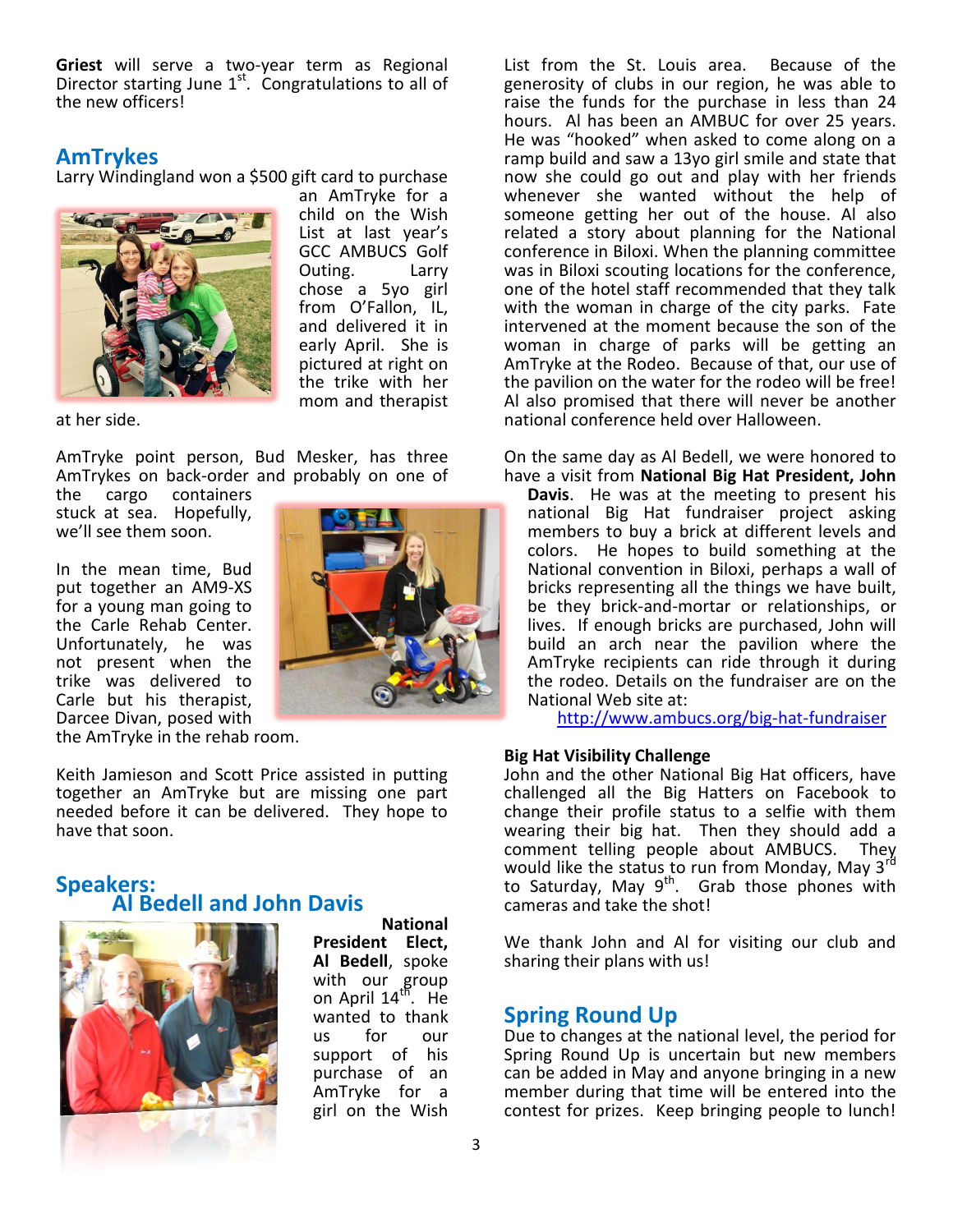Members can also invite potential members to ramp builds and all public events.

### **Board Action**

At the April  $29<sup>th</sup>$  meeting the Board voted to:

- $\triangleright$  support the new member contest with an allocation of \$50 for both Spring Round Up and Fall Branding Time
- donate \$670 to send two people to the U of I's Wheelchair Camp
- $\triangleright$  donate \$425 to MDA to help with the cost of sending Jordan Smith to their camp. We built a ramp for Jordan a couple of years ago.

### **Ramp Building Season Has Begun!**

After the weather caused a reschedule of the first ramp build on a Saturday, we were successful at doing the build of this 8-foot ramp on a Thursday afternoon. Ten members and friends came out in the chilly afternoon air to help with the build. It was a simple ramp build with only one flat and one run but it will make a huge difference in

Geraldine's ability to walk from her house to her car. When you are ill and on oxygen even two small steps can be too much. Enjoy your new mobility, Geraldine!

### **Parkland College Scholarship Reception**

On April 29th, GCC AMBUCS representatives, Elaine Windingland, Nikki Kopmann, and Sally Denhart, attended a reception for recipients and donors of the Parkland College Foundation. GCC AMBUCS gives one to two scholarship awards each year to Parkland students in the therapy program. This reception was to express thanks to all the donors and to allow the donors and recipients to meet. The down side to holding this on a Wednesday evening was that most students were in class and could not attend, including our recipient, **Barbara Unangst**. Just the same we heard from ten students how important their scholarships are to moving forward with their lives. We hope that



when her schedule permits Barbara can attend one of our lunch meetings.

### **Nuggets of Knowledge**

For new club members and as a reminder to members who have been with us a while, here are<br>some definitions of

definitions terms unique to AMBUCS. A full list of the terms can be found on the national Web site<br>under Member Member<br>  $\rightarrow$  Admin Resources Documents.



**District Governor** – Assists, visits, and supports chapters in the district, installs chapter officers, and conducts district meetings.

> **Regional Conference** – A weekend conference in the spring held in each region where members and spouses participate in educational<br>workshops and have an workshops and have an opportunity to exchange ideas and best practices.

> **Strategic Planning** – Planning that each incoming Chapter President does with his/her chapter to determine its goals.

### **Member News**

Member **Barb Satterfeal** is in a rehab center in LeRoy and is recovering well from her broken hip.

Likewise, member **Bob Lacey**, is recovering from his triple by-pass surgery and expects to be home for the delivery of this newletter.

April  $13<sup>th</sup>$  was the Mobil Mutts fundraiser at TX Roadhouse organized by GCC member **Sally Denhart.** Sixteen AMBUCS stopped by to have dinner and play a modified game of Texas Holdem'. The winner with three 3s was Keith Jamieson who won a \$20 gift certificate to Prairie Gardens. Each person at the table got a small gift bag with candy and a packet of seeds symbolizing the new life given to dogs on "death row" by Mobile Mutts. Sally thanks the members very much for their support of her other love!

Did you know that member **Ray Griest** now sports "hair by Harley"? His wife Deb liked his hair so much after a ride on their new Harley that Ray decided to keep it that way. Some members have